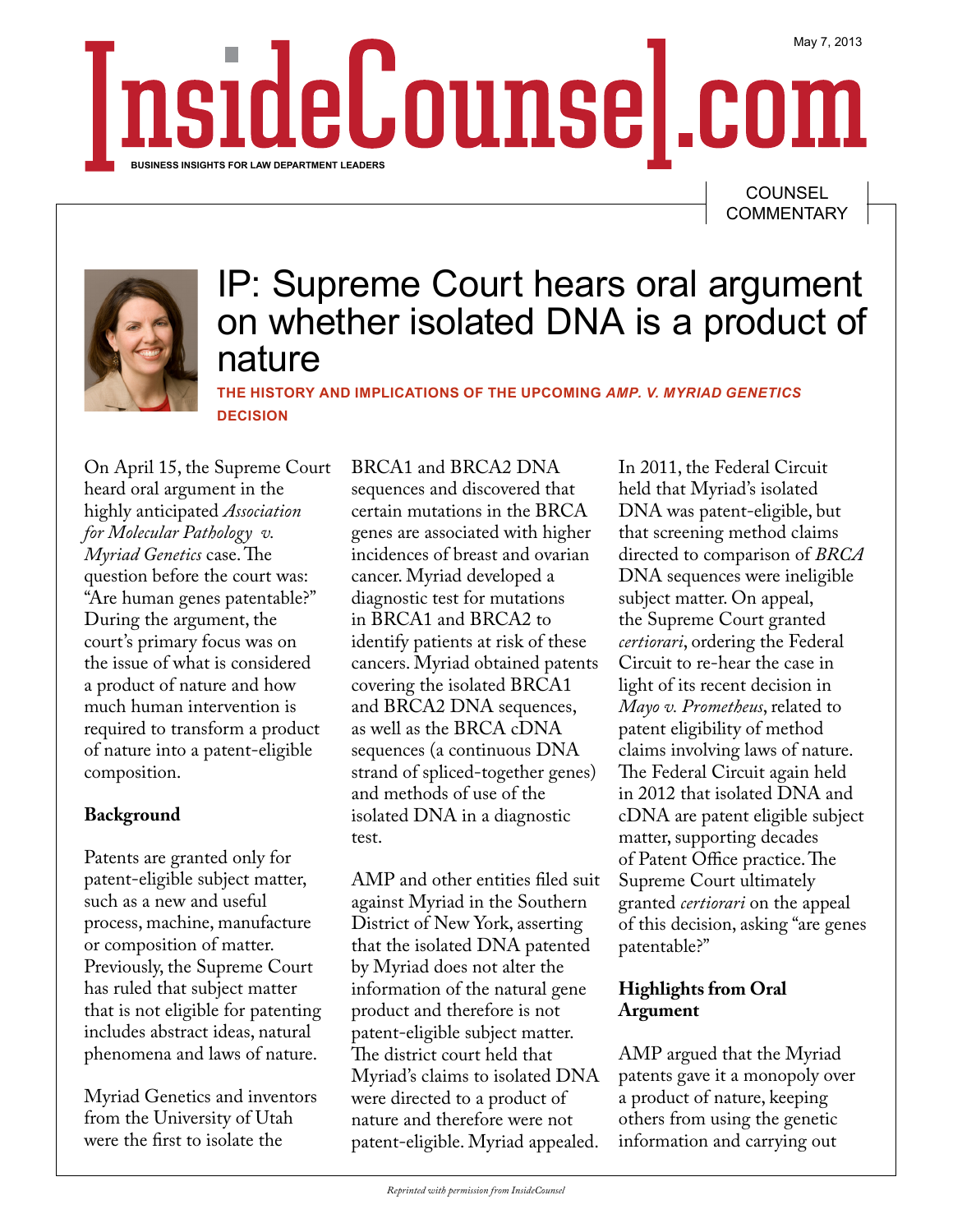# **InsideCounsel.com**

research. Myriad argued that the *BRCA* genes would not have been isolated and sequenced were it not for intervention by humans. AMP agreed that human intervention was required to isolate the gene, but that the information provided by the gene in Myriad's patents did not provide any information beyond that found in nature, and that it therefore was ineligible for patenting. Myriad also argued that cDNA is not a product of nature as it does not occur naturally in the human body but is strictly a laboratory invention.

A representative for the U.S. Solicitor General was also present at oral argument to provide the government's views on the question. The Solicitor General argued that isolated genomic DNA was an unpatentable product of nature, but argued that cDNA was manmade and patent-eligible subject matter.

#### **Questions From the Bench**

During oral argument the Supreme Court tried to analogize isolated DNA to a more everyday, common composition.

Justice Sonia Sotomayor compared isolated genes to the ingredients in a batch of chocolate chip cookies, stating "I can't imagine getting a patent simply on the basic items of salt, flour and eggs, simply because I've created a new use or a new product from those ingredients."

Justice Samuel Alito compared the isolated gene to a plant isolated from the Amazon. Many of the justices followed this line of reasoning, agreeing that while it might take effort and ingenuity to "isolate" the plant from the Amazon, the plant is still a natural product.

The justices also often referenced that while a natural composition itself may not be patentable, an entity could get a patent on the new use of the composition or method of isolating it, such that the patentee still has a protected invention without protection for the isolated DNA itself.

The Solicitor General alluded to a previous court remark, stating that "what the Court is in a position to do is to apply the general principles of law … and then if there needs to be a particular different set of rules for the biotech industry, Congress can provide that different set of rules." Interestingly, the justices also questioned counsel on the possible impact of any decision on the incentive for companies to innovate. While AMP's counsel indicated that research and innovation would come due to the desire for recognition and reward, and taxpayers would fund the necessary research if companies did not, the justices expressed skepticism to this line of argument.

#### **Possible Outcome and Implications**

Some in the field believe the

#### **COUNSEL COMMENTARY**

court will rule that isolated genomic DNA is unpatentable but cDNA is manmade and therefore patentable subject matter. The question on many practitioners' minds is: If isolated DNA is unpatentable, then what will be the impact on "gene patents" currently in force, applications claiming isolated DNA and on patent protection for other categories of compositions of matter?

While the U.S. Patent and Trademark Office (PTO) has issued only a handful of patents claiming isolated DNA for human genes in the last several years, isolated DNA patents are still relevant to researchers studying other genomes, such as bacterial, viral, plant or other mammalian DNA. A ruling that isolated DNA is unpatentable could have a significant impact on innovators that have invested in the isolation and use of these DNA sequences, as well as innovators claiming that fragments of isolated DNA are useful as therapeutics to treat disease.

If the Supreme Court holds that Myriad's isolated genomic DNA is an unpatentable product of nature, such a decision could raise questions about what other innovations with biological origins could be considered products of nature and not patent-eligible, worrying many in the industry. The court seemed to consider the possible impact on the industry, but how that will play, if at all, into its decision is unknown at this time.